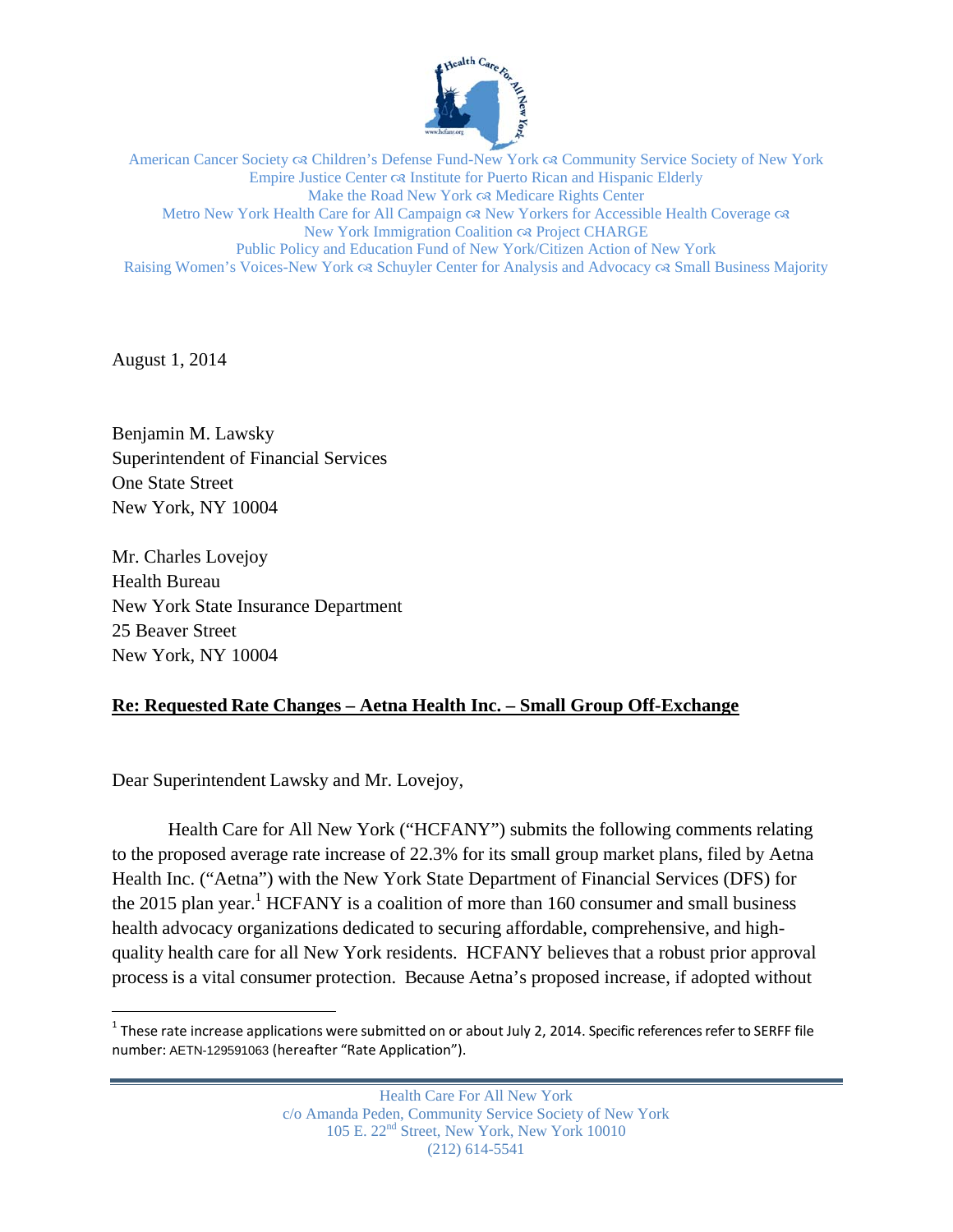

modification, would place financial strain on New York's consumers and small businesses, HCFANY urges DFS to review it carefully. To this end, we submit the following comments.

## **I. The Affordable Care Act and New York's Insurance Marketplace**

HCFANY urges DFS to consider the New York carriers' proposed rate adjustments in the context of the Affordable Care Act's (ACA) downward pressure on health care costs. Specifically, DFS should assess the impact of the following four factors on individual and small group prices in 2015.

## 1. Research indicates that the health cost curve is bending.

Lower overall healthcare costs should in turn drive lower premiums. The ACA includes several provisions designed to control spending, such as incentives for new healthcare payment and delivery methods (e.g. value-based payment vs. fee-for-service). For the past decade, data from across the payer spectrum indicates that the rate of health care costs increases is slowing down. This trajectory is likely to continue, as more ACA provisions are solidified. $^2$  For example, Medicare spending is about \$1,000 lower per person than predicted in 2010.<sup>3</sup> PricewaterhouseCoopers projects a medical cost trend of 6.8% in 2015, a slight uptick from the 6.5% predicted in 2014 and down from the 7.5% cost trend predicted in 2013.<sup>4</sup> The 2014 Milliman Medical Index cites a 5.4% growth rate between 2014 and 2013, the lowest since the calculation began in 2012.<sup>5</sup> In short, as described in the table below, annual increases in national health care spending have been under 10% for the past 12 years, and have dropped significantly over time.

| 2000 | 2001 |  |  |  | 2002   2003   2004   2005   2006                                                                                                      |  | 2007   2008   2009   2010   2011 |  |  |  | 2012 |
|------|------|--|--|--|---------------------------------------------------------------------------------------------------------------------------------------|--|----------------------------------|--|--|--|------|
| 6.6% |      |  |  |  | $\mid 8.4\% \mid 9.7\% \mid 8.6\% \mid 7.2\% \mid 6.8\% \mid 6.5\% \mid 6.3\% \mid 4.7\% \mid 3.8\% \mid 3.8\% \mid 3.6\% \mid 3.7\%$ |  |                                  |  |  |  |      |
|      |      |  |  |  |                                                                                                                                       |  |                                  |  |  |  |      |

**Average year-to-year percent increase in National Health Expenditures** 

*Source: National Health Expenditure Data6*

 $\overline{a}$ 

<sup>2</sup> Blumenthal, D., Stremikis, K., & Cutler, D. (2013). Health care spending – a giant slain or sleeping? *New England Journal of Medicine, 369*(26), at 2551-2557.<br><sup>3</sup> The mystery of the missing \$1,000 per person: can Medicare's spending slowdown continue?. Kaiser Family

Foundation, available at http://kff.org/health-costs/perspective/the-mystery-of-the-missing-1000-per-person-can-

medicares-spending-slowdown-continue/.<br><sup>4</sup> Medical Cost Trend: Behind the numbers 2015, PricewaterhouseCoopers, available at http://pwchealth.com/cgi-<br>local/hregister.cgi/reg/pwc-hri-medical-cost-trend-2015.pdf, at 6.

 $5$  2014 Milliman Medical Index, Milliman, available at http://www.milliman.com/insight/Periodicals/mmi/2014-Milliman-Medical-Index/.<br><sup>6</sup> Available at http://www.cms.gov/Research-Statistics-Data-and-Systems/Statistics-Trends-and-

Reports/NationalHealthExpendData/Downloads/tables.pdf.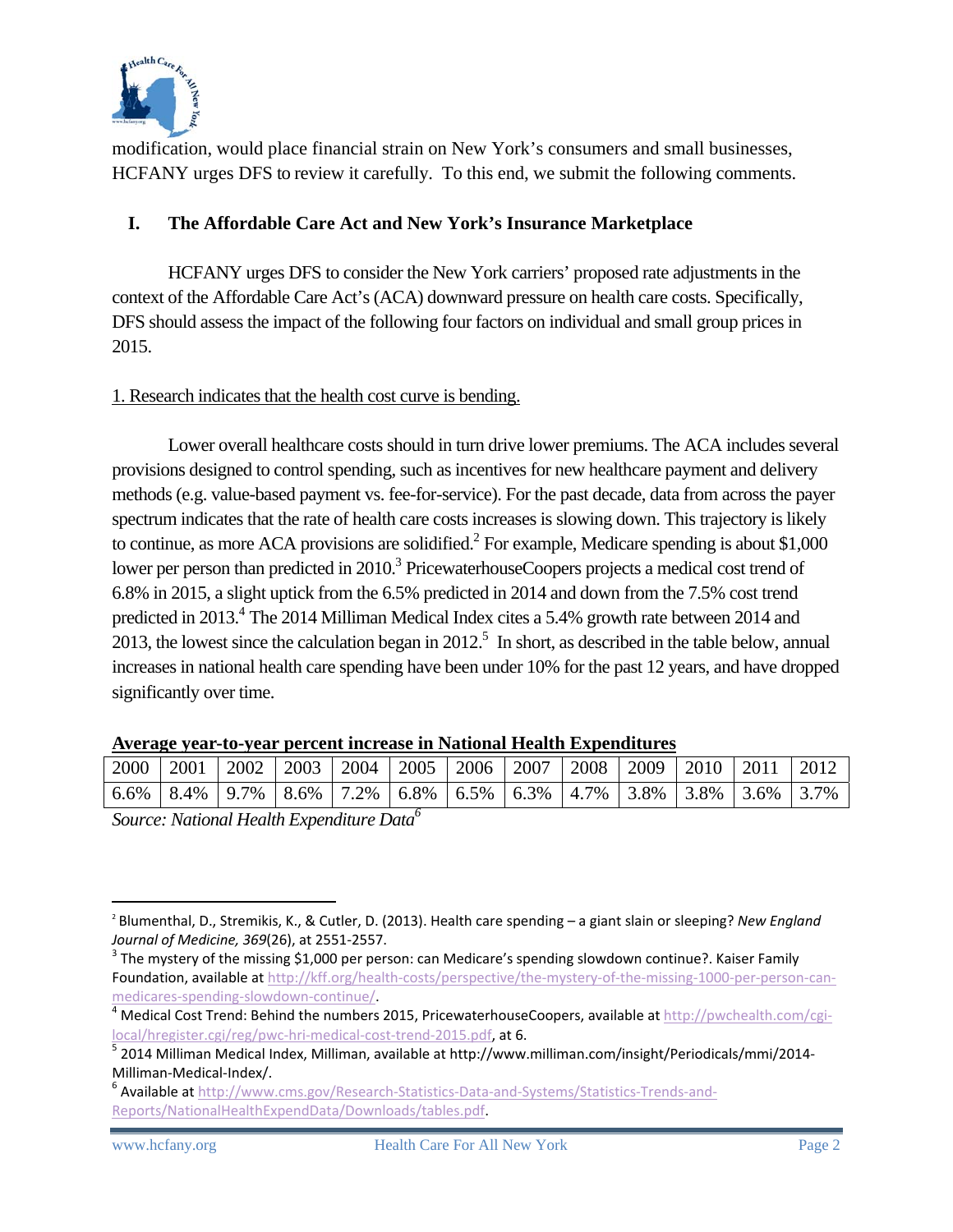

National research indicates that health insurance premium rates should be consistent with these lower health care costs. While pre-ACA rate increases averaged  $10\%$ ,  $\frac{7}{1}$  the Congressional Budget Office predicts only a 3% rise in Marketplace premiums for 2015.<sup>8</sup> And just last week, California announced an average increase in its Marketplace plans of just 4.2% for 2015.<sup>9</sup> Additionally, the 2014 Trustee Annual Medicare Report predicts that Medicare premiums will hold steady in 2015.<sup>10</sup>

In New York, according to a newly released DFS survey of carriers, New York's insurance plans have been early adopters of many of the ACA-related and other state health care cost reforms initiatives, such as value-based purchasing and patient-centered medical homes.<sup>11</sup> Other reports provide evidence that ACA and New York State delivery system reforms are indeed resulting in cost reductions amongst all payers.<sup>12</sup>

The carriers' rate filings should include adjustments in 2015 which reflect the bending of the health care cost curve and the cumulative efforts of New York's payment reforms. For example, New York's Medicaid Redesign Team initiatives, the State's new Delivery System Reform Incentive Payment Program (DSRIP) and State Health Innovation Plan (SHIP) all employ delivery and payment system reforms that further reduce health care costs for the entire delivery system. Despite likely savings that will be generated from these reforms, only one carrier (Excellus) took a downward adjustment to account for quality improvement and cost containment strategies.<sup>13</sup> We urge the DFS to consider New York carriers' rate proposals in light of the impact of the ACA.

 $\overline{a}$ 

 $<sup>7</sup>$  Gruber, J. (June 2014). Growth and variability in health plan premiums in the individual insurance market before</sup> the Affordable Care Act. *The Commonwealth Fund, 1750*(7), at 2.<br><sup>8</sup> Updated estimates of the effects of the insurance coverage provisions of the Affordable Care Act, April 2014.

Congressional Budget Office. at 6.<br><sup>9</sup> Covered California Press Release, July 31, 2014. Available at http://news.coveredca.com/2014/07/covered-

california-announces-rates-for.html.<br><sup>10</sup> 2014 Annual Report of the Board of Trustees of the Federal Hospital Insurance and Federal Supplementary

Medical Insurance Trust Funds. (July 28, 2014). Available at

http://apps.washingtonpost.com/g/page/national/2014-medicare-report/1220/#text/p93, at 87.<br><sup>11</sup> A number of plans have accrued health reform savings. New York State Department of Financial Services. (July 2014). New York health care cost and quality initiatives. Available at: http://www.dfs.ny.gov/reportpub/payment-reformreport.pdf. For example, United Healthcare's "Accountable Care Shared Savings" program saved over \$200,000 due to decreased inpatient and emergency room utilization; HealthNow's "Facility Quality Incentive Program" saved over \$3 million; and Excellus' "Rochester Medical Home Initiative" reported a 1.2:1 return on investment).

<sup>&</sup>lt;sup>12</sup> See, e.g. Silow-Carroll, S & Edwards, J.N. (2013). Early adopters of the Accountable Care Model. Commonwealth Fund, pp. 19‐20; U.S. Dept. of Health and Human Services., Press Release: Medicare's delivery system reform initiatives achieve significant savings and quality improvements– off to a strong start, (Jan. 30, 2014). Available at http://www.hhs.gov/news/press/2014pres/01/20140130a.html.<br><sup>13</sup> Excellus Health Plan, Inc., Exhibit 18, Line 17.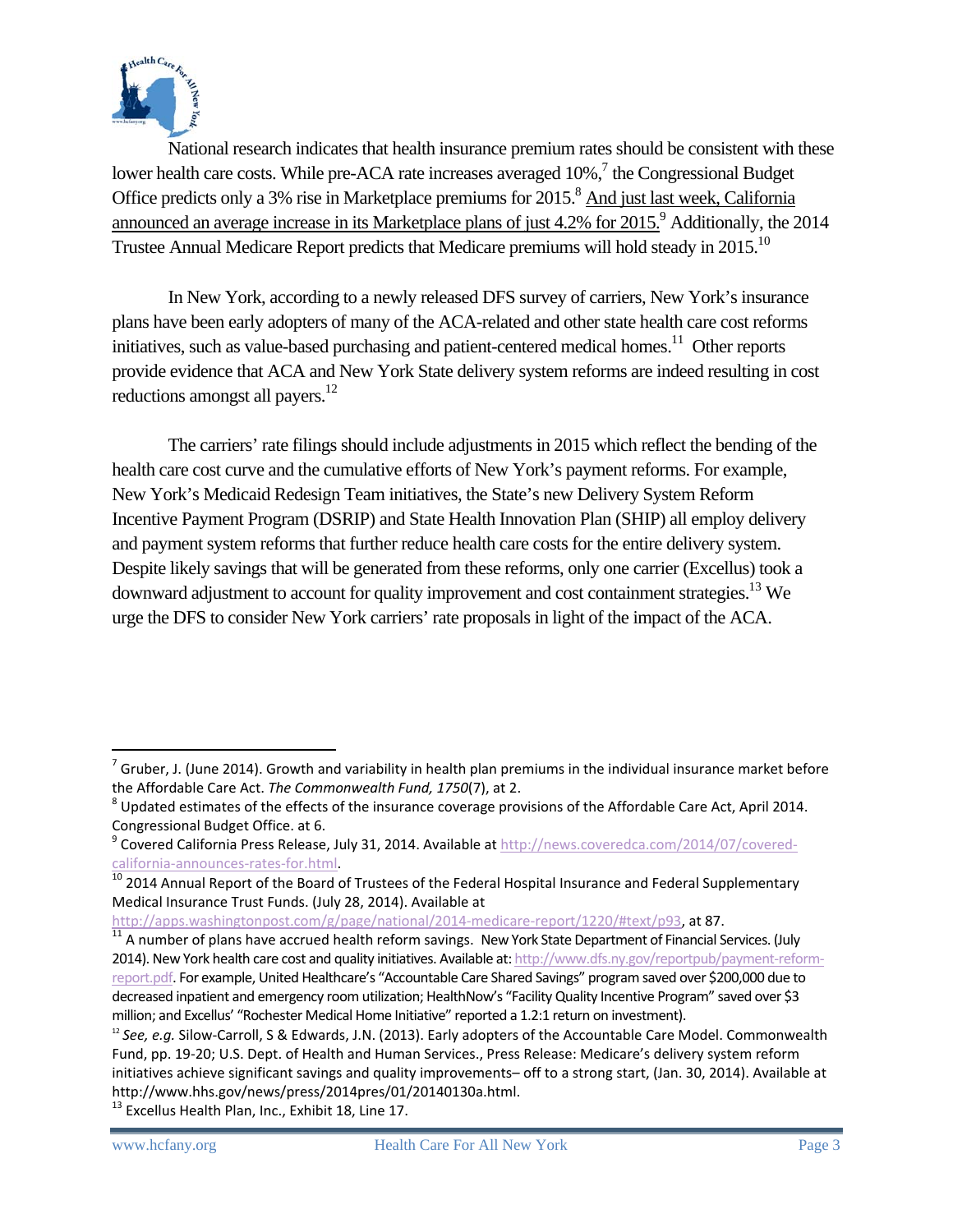

# 2. The 2015 risk pool is likely to be lower-cost than in 2014, according to the Congressional Budget Office (CBO) and American Academy of Actuaries.<sup>14</sup>

In general, the CBO predicts that the healthier risk pool in 2015 will lower premiums relative to 2014.<sup>15</sup> There are three reasons why New York is particularly likely to experience this downward trend: (1) higher than expected enrollments should result in increased carrier bargaining power; (2) the sickest consumers were more likely to have enrolled in year one; and (3) pent-up demand is likely to be concentrated in year one when more uninsured enrolled.

The first of the three reasons supporting this prediction is that New York carriers have experienced higher than expected enrollments, due to the remarkably successful launch of the NY State of Health Marketplace. In just the first nine months, over 1.2 million New Yorkers have enrolled in Qualified Health Plans and Medicaid Managed Care plans, 84% of whom were previously uninsured.16 This exceeds the State's *three-year* enrollment goal of 1.1 million enrolled by the end of 2016. Carriers can, and should, leverage this increased customer base to reduce provider and other costs, due to economies of scale and the related increase in bargaining power with health care providers.

The second reason for a lower-cost risk pool in 2015 than in 2014 is that individuals with higher health care needs are more likely to have signed up during the first 2013-2014 open enrollment period.<sup>17</sup> In 2015 and beyond, healthier individuals are more likely to enroll as the individual mandate penalty increases. Therefore, the 2015 risk pool is likely to be healthier than in 2014.

The third reason is that pent-up demand for services from previously uninsured should be concentrated in 2014. In building their 2014 rates, carriers already captured generous pent-up demand adjustments. Indeed, the vast majority (84%) of the over 1.1 million NY State of Health enrollees were uninsured. Moving forward, there is no evidence that the 2015 enrollees are likely to have the same rates of uninsurance. Moreover, the 2015 new entrants likely postponed enrolling in coverage because they are healthier and are less likely to have significant pent-up demand. In short, there is no need for a second year of pent-up demand adjustments and in fact, DFS should secure a

-

<sup>&</sup>lt;sup>14</sup> See. Updated estimates of the effects of the insurance coverage provisions of the Affordable Care Act, April 2014. Congressional Budget Office. p. 7; Drivers of 2015 Health Insurance Premium Changes. (2014). American

Academy of Actuaries, at 2.<br><sup>15</sup> Updated estimates of the effects of the insurance coverage provisions of the Affordable Care Act, April 2014.

Congressional Budget Office, at 7.<br><sup>16</sup> NY State of Health Public Marketplace Data Report as of June 30, 2014.<br><sup>17</sup> See, Updated estimates of the effects of the insurance coverage provisions of the Affordable Care Act, Apr 2014. Congressional Budget Office. p. 7; Drivers of 2015 Health Insurance Premium Changes. (2014). American Academy of Actuaries, at 2.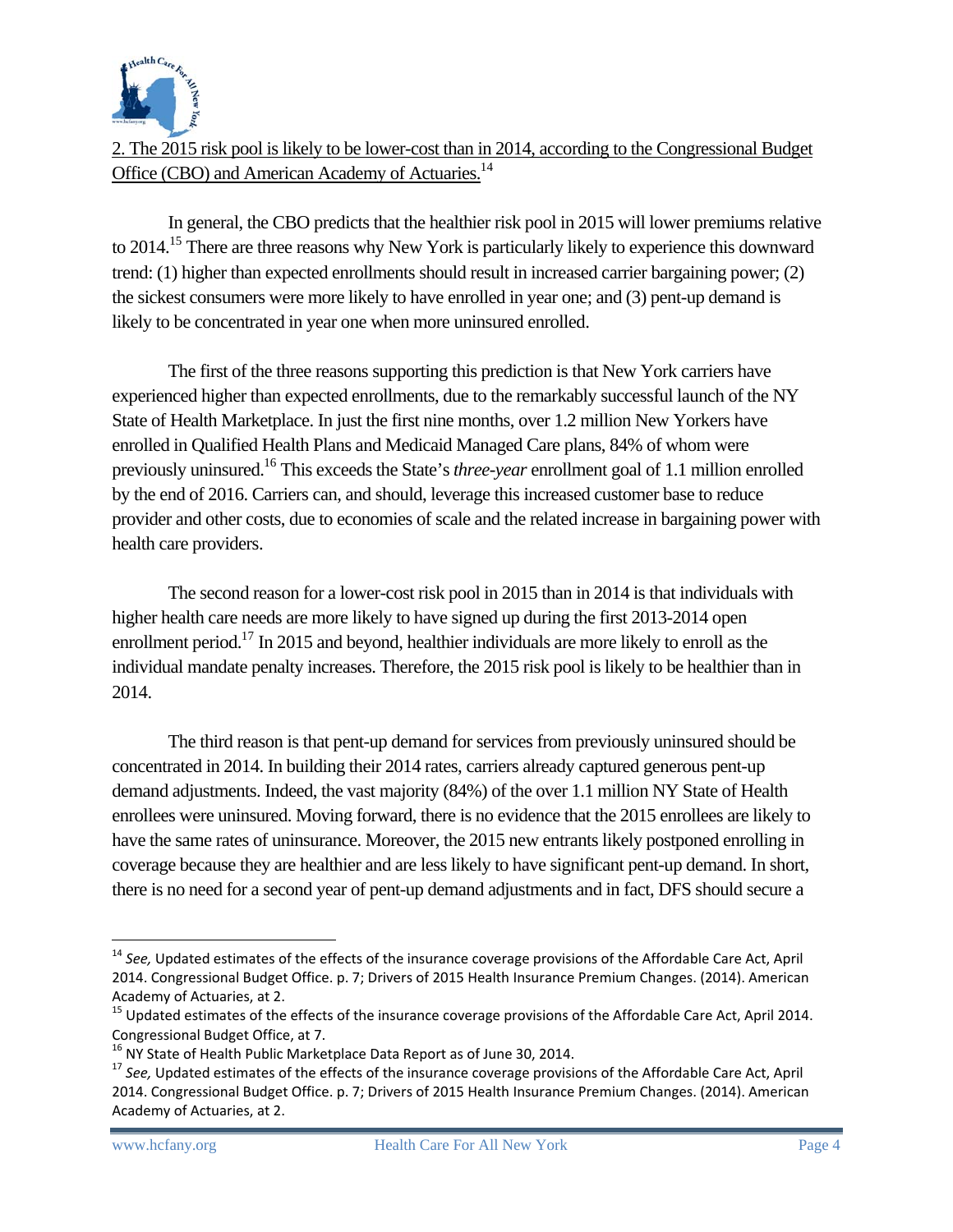

*downward* adjustment from the carriers for the likely reduction of pent-up demand in 2015 versus 2014.

As noted above, California's regulators leveraged their bargaining power to secure only an average 4.3% rate increase for its Marketplace products, with many consumers seeing price decreases.18 Accordingly, DFS should review the carriers' rate proposals with the assumption that the 2015 pool should present overall *lower* health risk to insurers than the 2014 pool and a commensurate downward adjustment for lower risk and small pent-up demand should be ascribed to all carriers.

3. New federal risk adjustment, reinsurance and risk corridor programs are designed to defray carrier rate increases related to increased risk and market uncertainty.

The ACA provides new risk adjustment and reinsurance programs to address increased risk by insurers and to assure stable prices for consumers and small employers. The ACA's reinsurance payments, designed to reduce rate increases based on less healthy risk pools, are expected to result in premium decreases between 10 and 15%.<sup>19</sup> Historically, New York's now expired risk adjustment program reduced prices by up to  $30\%$ <sup>20</sup> New York carriers are proposing reinsurance adjustments between 5.75% and 6.10 % on average for on- and off-Marketplace plans, which are inconsistent with these projections and the State's historical experience. Moreover, a review of the New York carrier filings indicates that the majority of carriers in the individual markets proposed no adjustments for the federal risk adjustment program. Finally, none of the carriers have adopted adjustments for the federal risk corridor program, which protects the carriers from unanticipated risk selection. On behalf of New York's consumers and small employers, DFS should ensure that fair adjustments attributable to the impact of the federal risk adjustment, reinsurance, and corridor mechanisms are applied to the carriers in its review.

# 4. The New York State carriers' rates should reflect a downward adjustment for a decrease in administrative costs.

The NY State of Health Marketplace reduces administrative costs for carriers related to compensation of agents/brokers, enrollment and marketing costs. Only 6% of NY State of Health enrollees sought help from a broker/agent during the first open enrollment period, while 43% got

<sup>&</sup>lt;u>.</u> <sup>18</sup> *Id.* n. 9.

<sup>&</sup>lt;sup>19</sup> Establishment of Exchanges and Qualified Health Plans, Exchange standards for employers (CMS-9989-FWP) and standards related to reinsurance, risk corridors, and risk regulatory impact analysis, Center for Consumer Information & Insurance Oversight, Adjustment (CMS‐9975‐F). (March, 2012). Center for Consumer Information & Insurance Oversight, U.S. Dept. of Health & Human Services, at 42. <sup>20</sup> *Id.* at 43.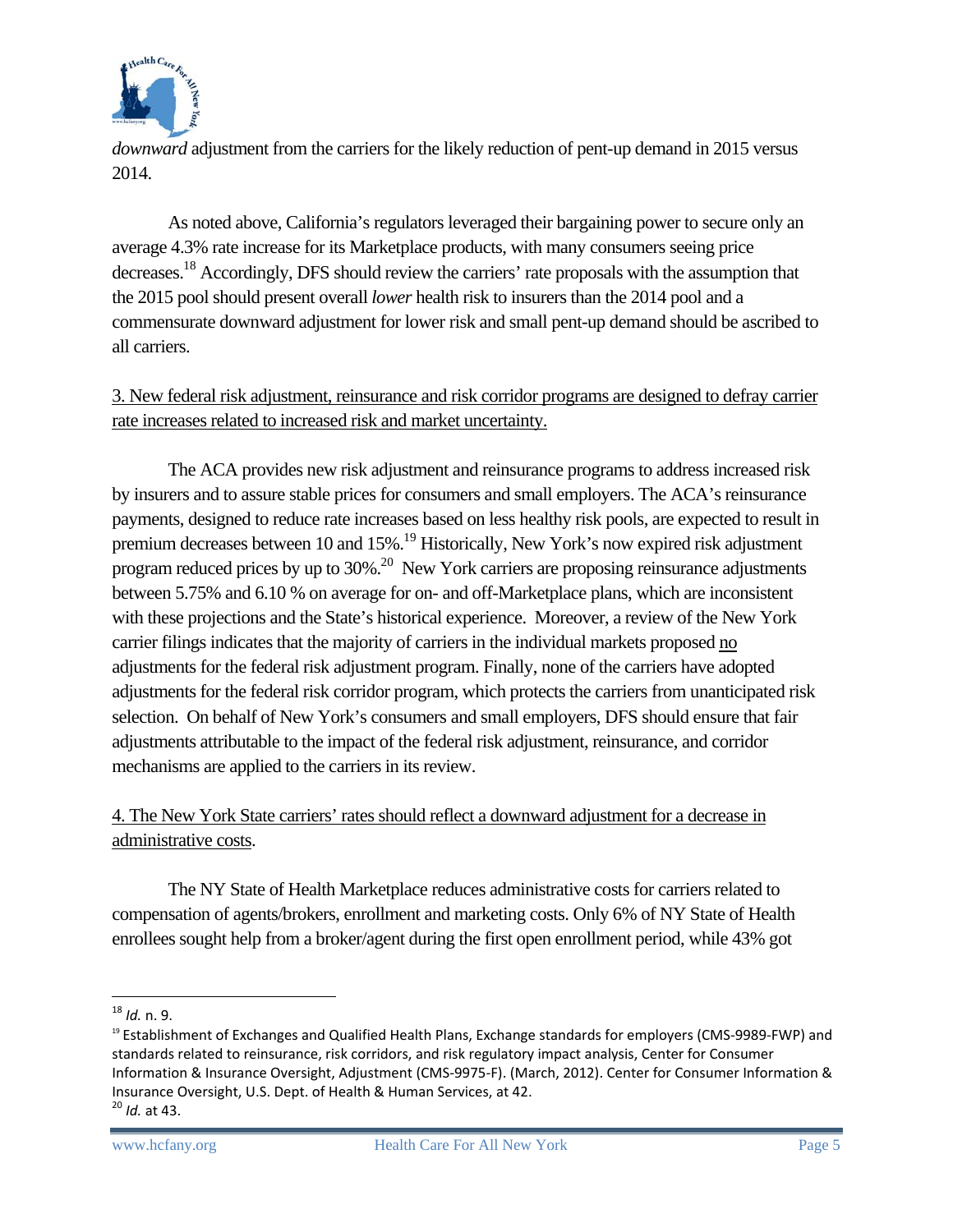

help from other in-person assistors, and the remainder enrolled via the helpline and the website. $^{21}$ Additionally, the individual mandate as well as marketing and outreach efforts by NY State of Health should reduce marketing expenses for carriers.

Each carrier filing must be considered in the context of the above mentioned environmental factors. Additionally, Aetna's rate application raises the following specific concerns.

## **II. Specific Issues in Aetna's Rate Application**

## A. *Annual Medical Trend*

Aetna cites a combined medical and pharmacy trend of  $11.9\%$ ,<sup>22</sup> which exceeds nearly all of its competition in the small group market. This rate is nearly double the PricewaterhouseCoopers national estimate of 6.8%, referenced above.<sup>23</sup> Indeed, PricewaterhouseCoopers projects a lower trend of 4.8% for employers, which are likely to experience lower growth in costs due to new plan designs.<sup>24</sup> Aetna's Actuarial Memorandum presents a chart showing that this trend breaks down into 3.9% for anticipated changes in provider contract rates, 4.8% for changes in utilization, and 2.8% for "business mix" including "severity and medical technology impacts."25 The Memorandum goes on to cite higher utilization costs due to cost-sharing decreases, but does not follow by providing specific cost-sharing information. DFS should carefully scrutinize Aetna's proposed plans to ensure that they contain reduced cost-sharing measures that warrant the increase in utilization cited above. Further, DFS should consider carefully whether Aetna is warranted in seeking a medical trend that is so much higher than national projected trend rates.

## B. *Increased Cost of Essential Health Benefits*

Aetna takes an upward adjustment of 3.7% for the increased costs related to the Essential Health Benefits.<sup>26</sup> This increase appears to be linked to pediatric dental benefits. Aetna states in its Actuarial Memorandum that its adjustment reflects "the value of Essential Health Benefits (EHB) and pediatric dental, as a percentage of the claims," which is backed up by Exhibit A, Base Plan Rate and Projected Rate Development.<sup>27</sup> However, pediatric dental is already

<sup>&</sup>lt;sup>21</sup> 2014 Open Enrollment Report. (June 2014). NY State of Health: The Official Health Plan Marketplace, at 16. <sup>22</sup> Actuarial Memorandum, at 3.<br><sup>23</sup> Medical Cost Trend: Behind the Numbers 2015, PricewaterhouseCoopers, available at http://pwchealth.com/cgi-

local/hregister.cgi/reg/pwc-hri-medical-cost-trend-2015.pdf, at 6.<br><sup>24</sup> Medical Cost Trend: Behind the Numbers 2015, PricewaterhouseCoopers, available at http://pwchealth.com/cgi-

local/hregister.cgi/reg/pwc-hri-medical-cost-trend-2015.pdf, at 6.<br><sup>25</sup> Actuarial Memorandum, at 3.<br><sup>26</sup> Exhibit 18, Line 13.<br><sup>27</sup> Actuarial Memorandum, at 3 & 12.